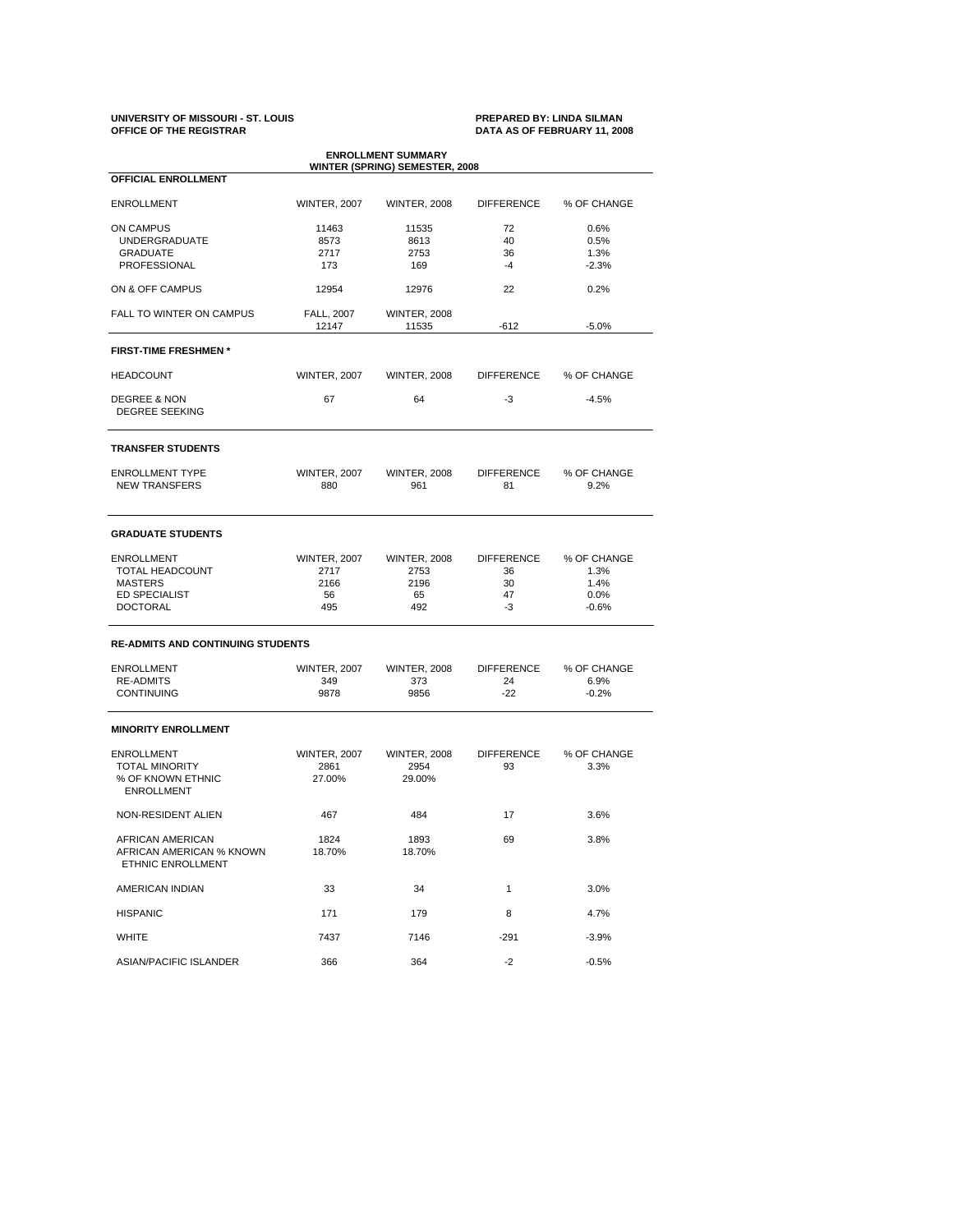#### **ENROLLMENT SUMMARY - continued**

# **GENDER ENROLLMENT**

| <b>WOMEN</b>                                  | <b>WINTER, 2007</b> | <b>WINTER, 2008</b> | <b>DIFFERENCE</b> | % OF CHANGE |
|-----------------------------------------------|---------------------|---------------------|-------------------|-------------|
| <b>UNDERGRADUATE</b>                          | 4927                | 4910                | $-17$             | $-0.3%$     |
| <b>GRADUATE</b>                               | 1737                | 1846                | 109               | 6.3%        |
| <b>PROFESSIONAL</b>                           | 103                 | 99                  | $-4$              | $-3.9%$     |
| <b>TOTAL</b>                                  | 6767                | 6855                | 88                | 1.3%        |
| <b>MEN</b>                                    | <b>WINTER, 2007</b> | <b>WINTER, 2008</b> | <b>DIFFERENCE</b> | % OF CHANGE |
| <b>UNDERGRADUATE</b>                          | 3646                | 3703                | 57                | 1.6%        |
| <b>GRADUATE</b>                               | 980                 | 907                 | $-73$             | $-7.4%$     |
| <b>PROFESSIONAL</b>                           | 70                  | 70                  | 0                 | 0.0%        |
| <b>TOTAL</b>                                  | 4696                | 4680                | $-16$             | $-0.3%$     |
| PERCENT OF TOTAL ENROLLMENT                   | <b>WINTER, 2007</b> | <b>WINTER, 2008</b> | <b>DIFFERENCE</b> | % OF CHANGE |
| <b>WOMEN</b>                                  | 60%                 | 60%                 | 0%                | 0.0%        |
| <b>MEN</b>                                    | 40%                 | 40%                 | 0%                | 0.0%        |
| <b>CREDIT HOURS AND FULL-TIME EQUIVALENCY</b> |                     |                     |                   |             |
| <b>CREDIT HOURS</b>                           | <b>WINTER, 2007</b> | <b>WINTER, 2008</b> | <b>DIFFERENCE</b> | % OF CHANGE |
| ON CAMPUS                                     | 106500              | 106861              | 361               | 0.3%        |
| <b>RESIDENCE CENTERS</b>                      | 1151                | 1154                | 3                 | 0.3%        |
| <b>VIDEO CREDIT</b>                           | 2148                | 1794                | $-354$            | $-16.5%$    |
| ON CAMPUS TOTAL                               | 109799              | 109809              | 10 <sup>1</sup>   | 0.0%        |
| <b>FULL-TIME EQUIVALENCY</b>                  | <b>WINTER, 2007</b> | <b>WINTER, 2008</b> | <b>DIFFERENCE</b> | % OF CHANGE |
| ON CAMPUS                                     | 7748.6              | 7816                | 67.4              | 0.9%        |
| <b>FULL-TIME STATUS</b>                       | <b>WINTER, 2007</b> | <b>WINTER, 2008</b> | <b>DIFFERENCE</b> | % OF CHANGE |
| <b>WOMEN</b>                                  | 3563                | 3345                | $-218$            | $-6.1%$     |
| <b>MEN</b>                                    | 2595                | 2468                | $-127$            | $-4.9%$     |
| <b>PART-TIME STATUS</b>                       | <b>WINTER, 2007</b> | <b>WINTER, 2008</b> | <b>DIFFERENCE</b> | % OF CHANGE |
| <b>WOMEN</b>                                  | 3204                | 3510                | 306               | 9.6%        |
| <b>MEN</b>                                    | 2101                | 2212                | 111               | 5.3%        |